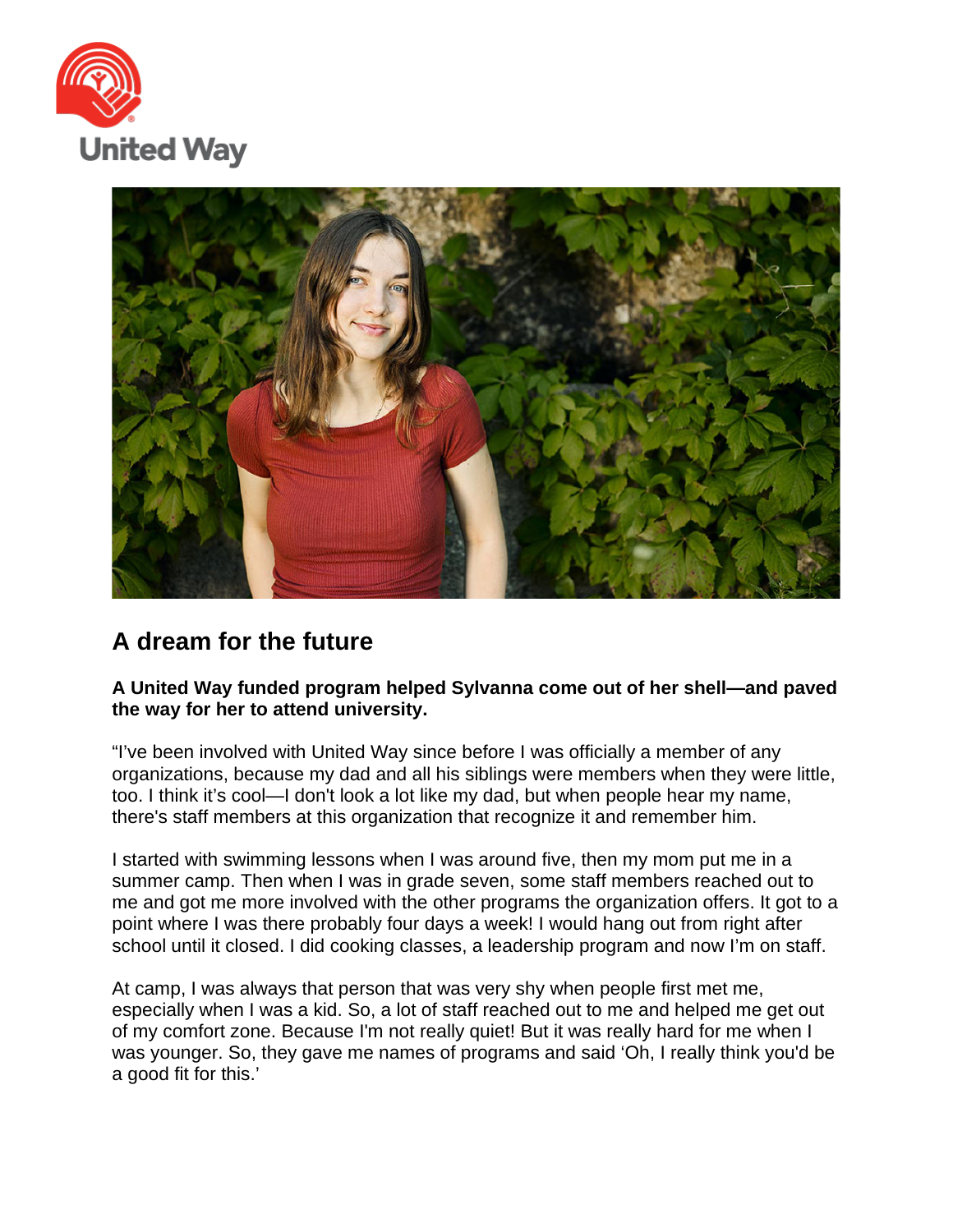

The program that has been most helpful to me was a leadership and homework program. I actually got to meet a lot of people from my school, because I joined in grade eight, so I didn't know a lot of people going into high school. And that's how I met my now best friend. We have been friends since the start of that program, we went to high school together and we got to do so many things together in that program. We did things like city-wide cigarette butt cleanups, but sometimes we'd just meet up to do homework. Once we made pizza together, and that was really fun. It was so nice to just hang out. All of us enjoy the program so much that we stayed through it for five years.

The program is also what paved my way to go to university. Neither of my parents went to university—as of right now, I am the first person in my family to attend. I always told the staff that I didn't know what I want to do; I was always unsure. But they gave me a lot of support. We did a lot of interview sessions. And specific supervisors guided me because a lot of my programs required essays, and I was like, 'What if this program is not for me? What if I'm not good enough?' But they would help me; they read through all my essays before I submitted them, and we brainstormed everything together. And they'd tell me, 'Don't worry, you can do this. You'll get in.'

Right now, I'm in my first year of an Integrated Science program. This is one of the programs that I had to write an essay, and a supervisor helped me. They only accepted 50 people out of all the applicants, so I really, honestly did not think I was going to get in. But the supervisor told me to just go for it. When I got in, I literally cried. I purposely applied to a collaborative program because I had such good experiences at this United Way-supported program."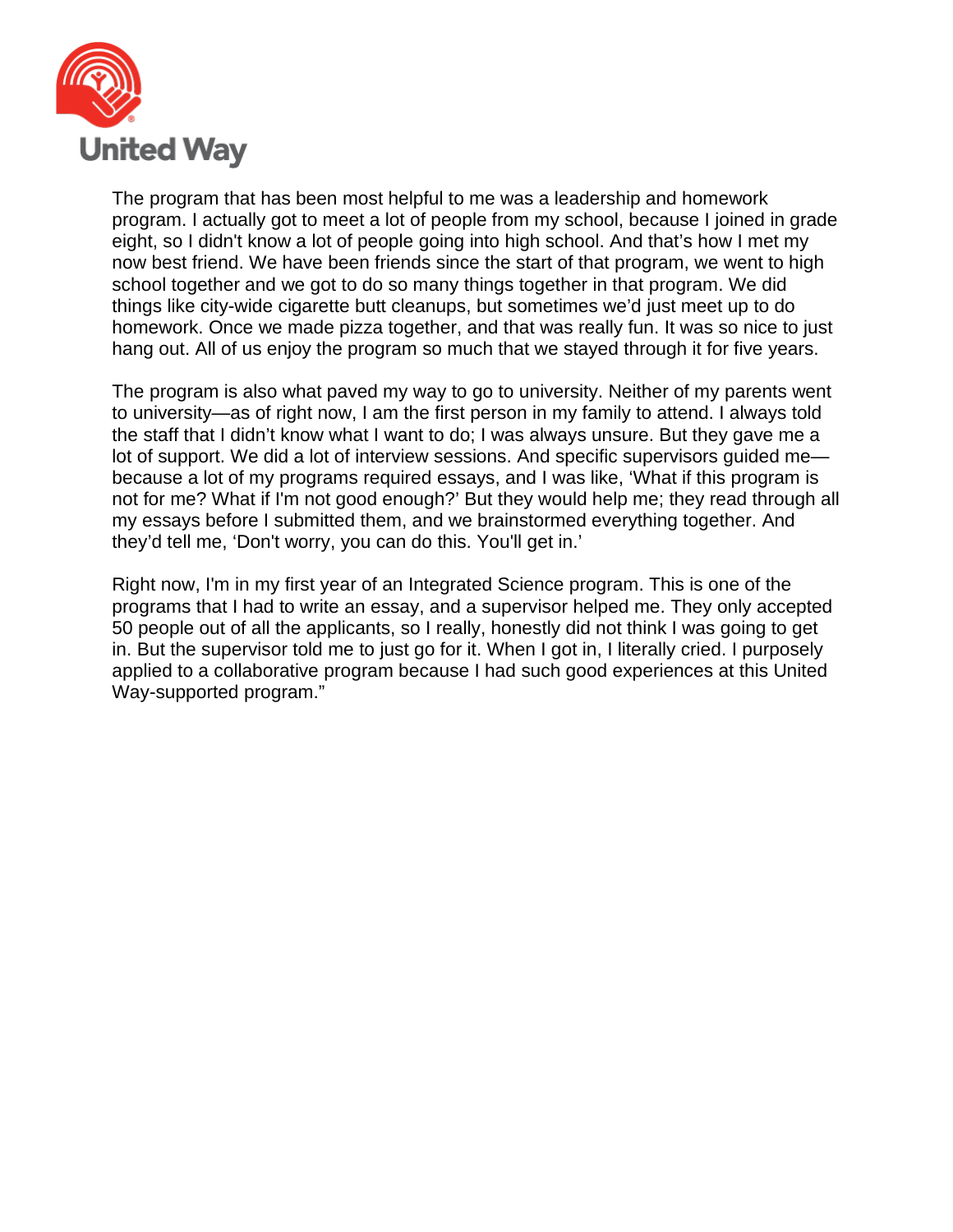



## **A history of helping others**

## **Margaret's involvement in United Way dates back to the 80's and it continues to be part of her life.**

"I began my career in 1988 in London, Ontario as a Business Banking trainee with TD Bank. TD was involved in a program with United Way called the "Loaned Rep" program and I was "loaned" to United Way for the duration of their annual campaign." I had no clue about the organization but off I went. Wow, what an eye-opener that was. I had no idea all the agencies that United Way supported even existed and that there was that kind of need in the community. Honestly, it was the best experience. Ever since then, it has been really important for me to donate to United Way as well as being involved with United Way or an agency it supports.

In fact, when I first moved to my current city, I reached out to United Way to see what I could do to help. They were kicking off a campaign and I was able to assist in making some calls on the leadership giving side. But when that was done, I approached the CEO at the time and said, 'I just moved to this community, I really want to become more involved. Can you recommend an agency that United Way supports that could use my skillset?' She told me about an organization for grieving children that didn't even have a full-time or part-time executive director; I think they had one paid staff member. I was on the board for four years and saw the budget go from \$200,000 to what it is now—almost one million dollars. It was an extremely rewarding experience.